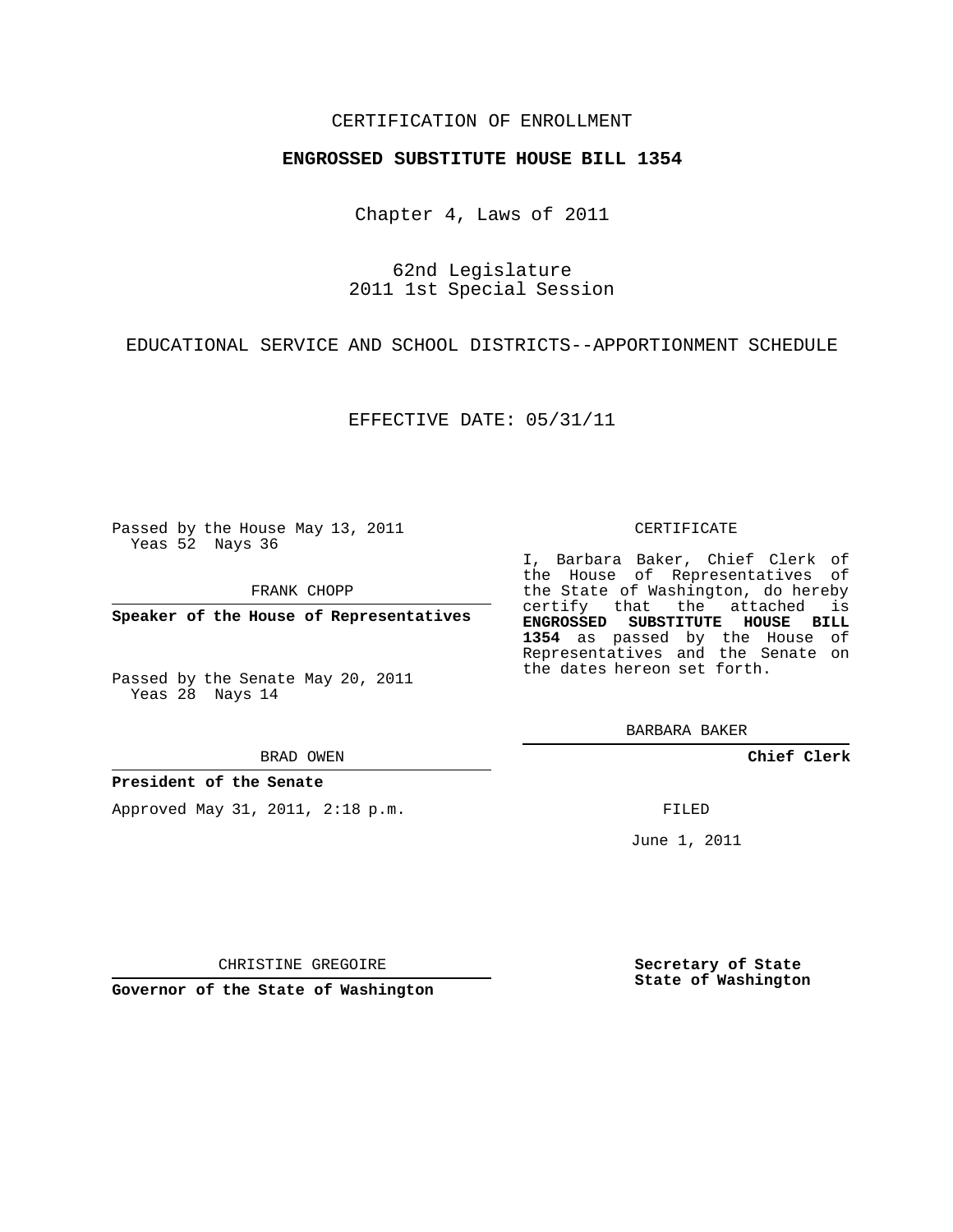# **ENGROSSED SUBSTITUTE HOUSE BILL 1354** \_\_\_\_\_\_\_\_\_\_\_\_\_\_\_\_\_\_\_\_\_\_\_\_\_\_\_\_\_\_\_\_\_\_\_\_\_\_\_\_\_\_\_\_\_

\_\_\_\_\_\_\_\_\_\_\_\_\_\_\_\_\_\_\_\_\_\_\_\_\_\_\_\_\_\_\_\_\_\_\_\_\_\_\_\_\_\_\_\_\_

Passed Legislature - 2011 1st Special Session

## **State of Washington 62nd Legislature 2011 1st Special Session**

**By** House Ways & Means (originally sponsored by Representatives Hunt, Haigh, Hunter, and Darneille; by request of Office of Financial Management)

READ FIRST TIME 04/19/11.

 1 AN ACT Relating to apportionments to educational service districts 2 and school districts for the 2010-11 school year; amending RCW 3 28A.510.250; and declaring an emergency.

4 BE IT ENACTED BY THE LEGISLATURE OF THE STATE OF WASHINGTON:

 5 **Sec. 1.** RCW 28A.510.250 and 1990 c 33 s 426 are each amended to 6 read as follows:

7 (1) On or before the last business day of September 1969 and each month thereafter, the superintendent of public instruction shall apportion from the state general fund to the several educational service districts of the state the proportional share of the total annual amount due and apportionable to such educational service districts for the school districts thereof as follows:

| 13        | September                                 | 9%   |
|-----------|-------------------------------------------|------|
| <b>14</b> | October                                   | 9%   |
| 15        | November $\dots\dots\dots\dots\dots\dots$ | 5.5% |
| ា 6       | December $\ldots, \ldots, \ldots, \ldots$ | 9%   |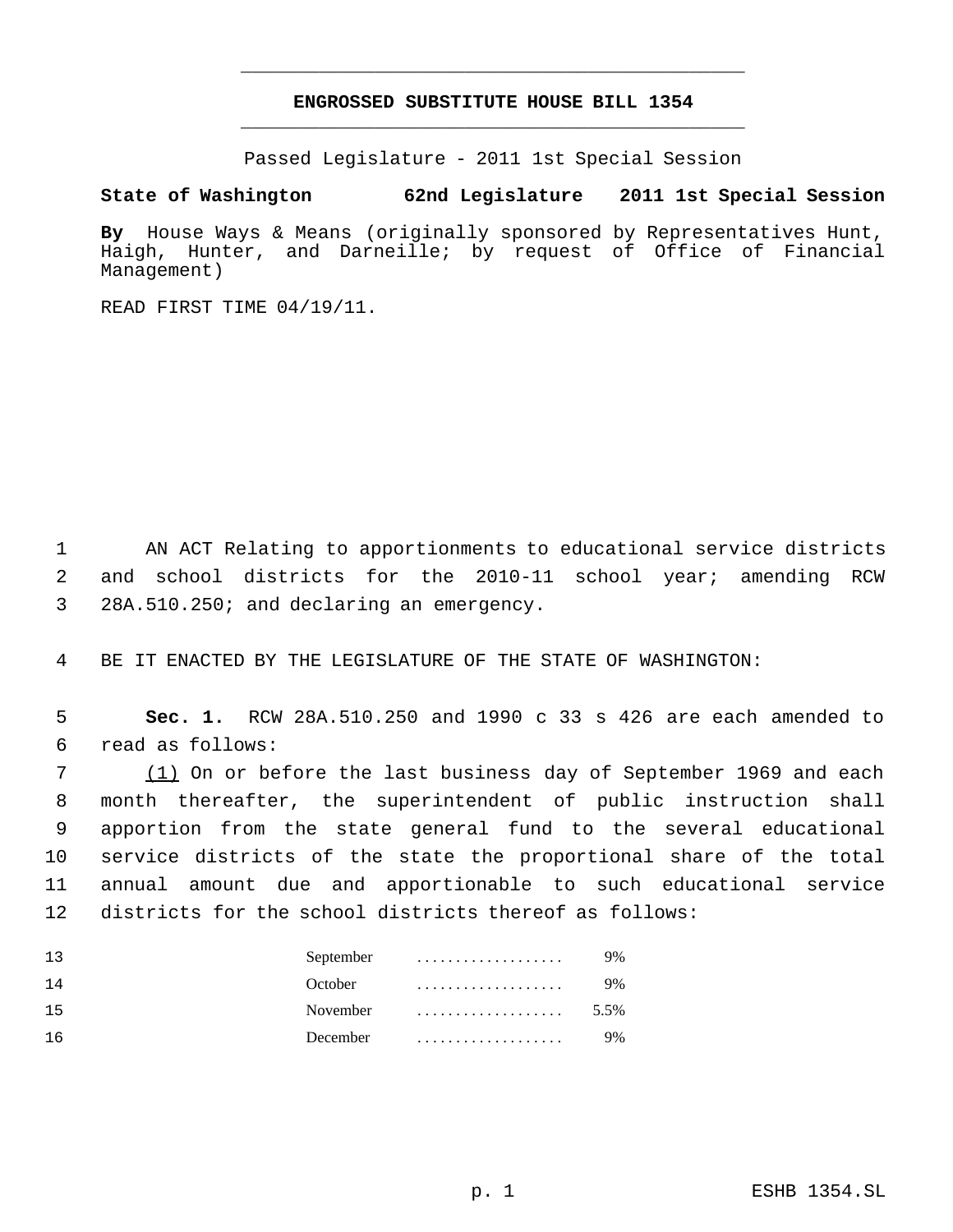|   | January | .        | 9%    |
|---|---------|----------|-------|
| 2 |         | February | 9%    |
| 3 | March   | .        | 9%    |
| 4 | April   |          | 9%    |
| 5 | May     |          | 5.5%  |
| 6 | June    |          | 6.0%  |
| 7 | July    |          | 10.0% |
| 8 | August  |          | 10.0% |
| 9 |         |          |       |

 The annual amount due and apportionable shall be the amount apportionable for all apportionment credits estimated to accrue to the schools during the apportionment year beginning September first and continuing through August thirty-first. Appropriations made for school districts for each year of a biennium shall be apportioned according to the schedule set forth in this section for the fiscal year starting September 1st of the then calendar year and ending August 31st of the 17 next calendar year<sub>1</sub> except as provided in subsection (2) of this 18 section. The apportionment from the state general fund for each month shall be an amount which will equal the amount due and apportionable to the several educational service districts during such month: PROVIDED, That any school district may petition the superintendent of public instruction for an emergency advance of funds which may become apportionable to it but not to exceed ten percent of the total amount to become due and apportionable during the school districts apportionment year. The superintendent of public instruction shall determine if the emergency warrants such advance and if the funds are available therefor. If the superintendent determines in the affirmative, he or she may approve such advance and, at the same time, add such an amount to the apportionment for the educational service district in which the school district is located: PROVIDED, That the emergency advance of funds and the interest earned by school districts on the investment of temporary cash surpluses resulting from obtaining such advance of state funds shall be deducted by the superintendent of public instruction from the remaining amount apportionable to said districts during that apportionment year in which the funds are advanced.

 (2) In the 2010-11 school year, the June apportionment payment to school districts shall be reduced by one hundred twenty-eight million